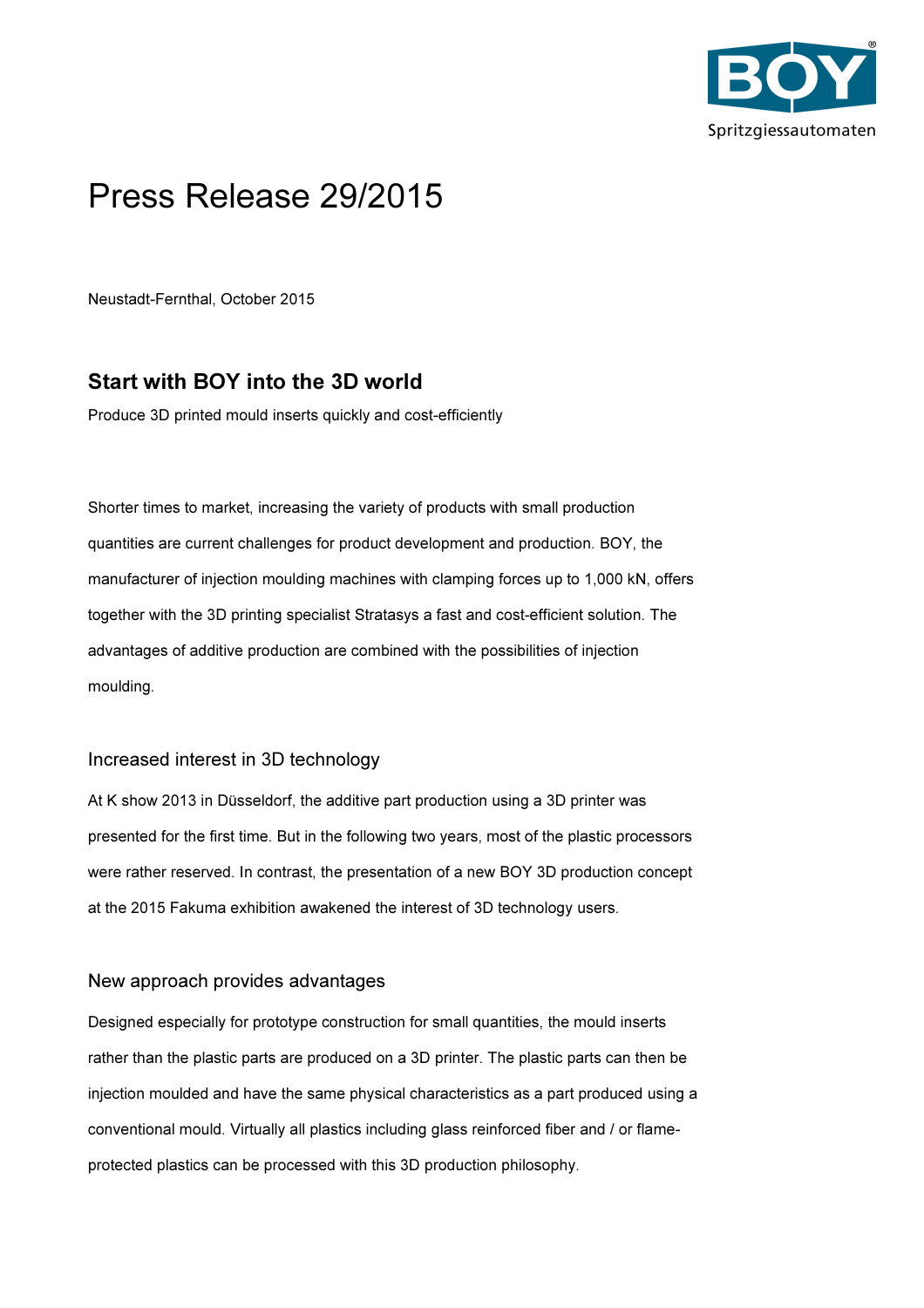

#### Precisely 3D printed mould inserts

With a 3D printer, the mould inserts can be produced in only a few hours depending on the size of the component. The mould inserts for the snap-hooks, which were made at Fakuma 2015, were cost-efficiently printed in only 2.5 hours. The mould changing system on BOY injection moulding machines is advantageous here, since the printed inserts can be installed into the mould base within a few minutes.

The 3D printer (Objet 30 Pro) achieves a resolution of 600 dpi in the X/Y direction and 900 dpi on the Z-axis. The extremely clean and plane surfaces of the mould inserts enable the immediate use in the injection moulding machine.

When producing 3D mould inserts, different raw materials can be used. The material Rigur is especially good for injection moulding (max. processing temperature 300°C). Using the example of the snap-hook made of POM on a BOY XS, clearly higher quantities were achieved with one mould insert than the quantity of 80 to 200 shots indicated by Stratasys. When higher amounts are required, new mould inserts can be printed and installed into the mould base in a short time. The material costs for the mould inserts of the snap-hook are about 30 €.

"The diversity of application possibilities are not limited and still do not end with the part production", explains Klaus Geimer, BOY Deputy Managing Director and continues: "That way components for peripheral devices of injection moulding machines can also be produced. For example, during Fakuma 2015 using a 3D printer we produced a gripper hand with internal air ducts for our pneumatic driven handling device."

Injection moulding of prototypes with extremely short runs using conventional plastics in mould bases with 3D printed mould inserts opens up new possibilities in the 3D world beyond injection moulding. The production concept developed by BOY and Stratasys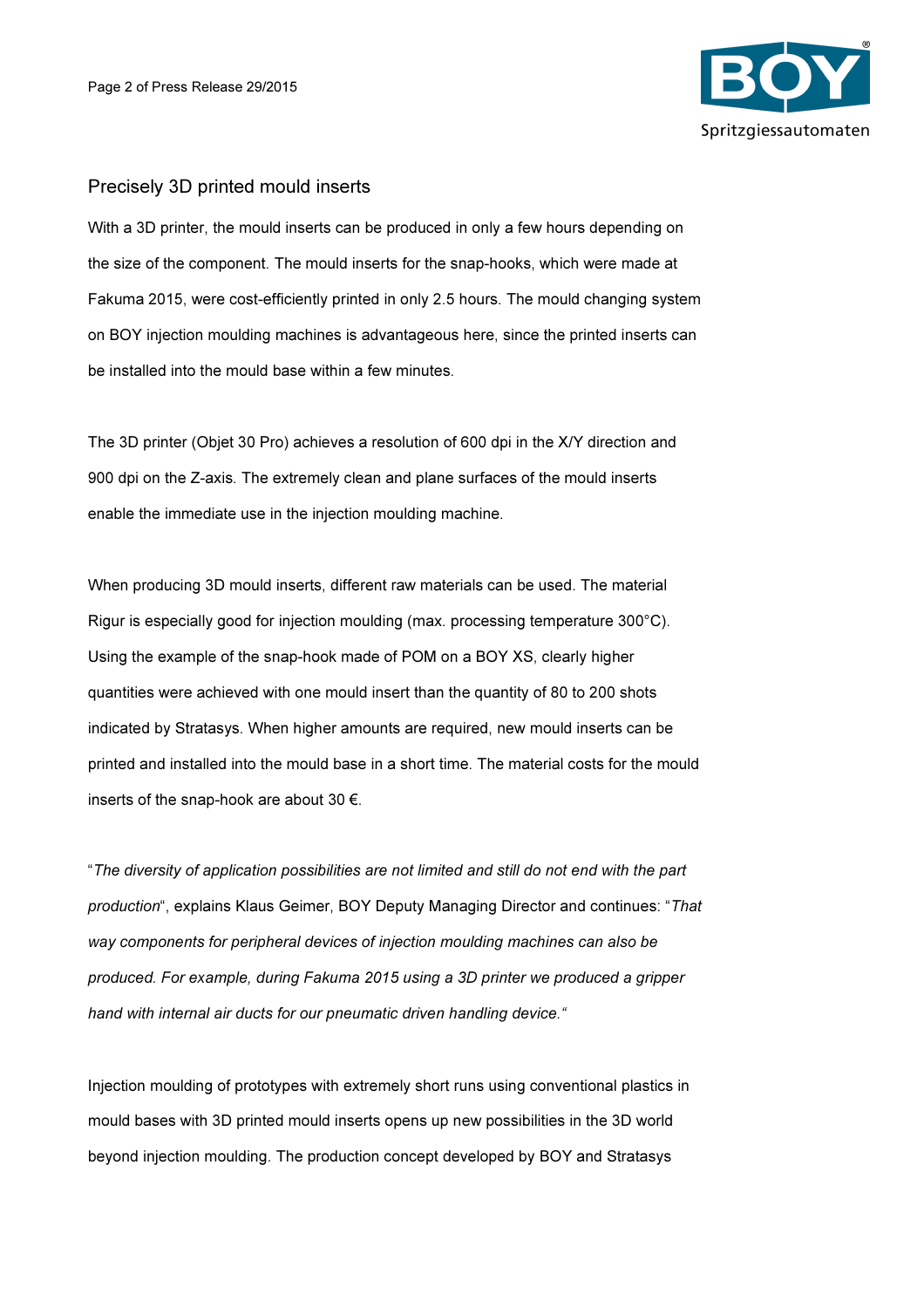

provides the user an efficient method to produce prototypes or plastic parts in small quantities fast, cost-efficiently and with the quality of a standard injection moulded part.